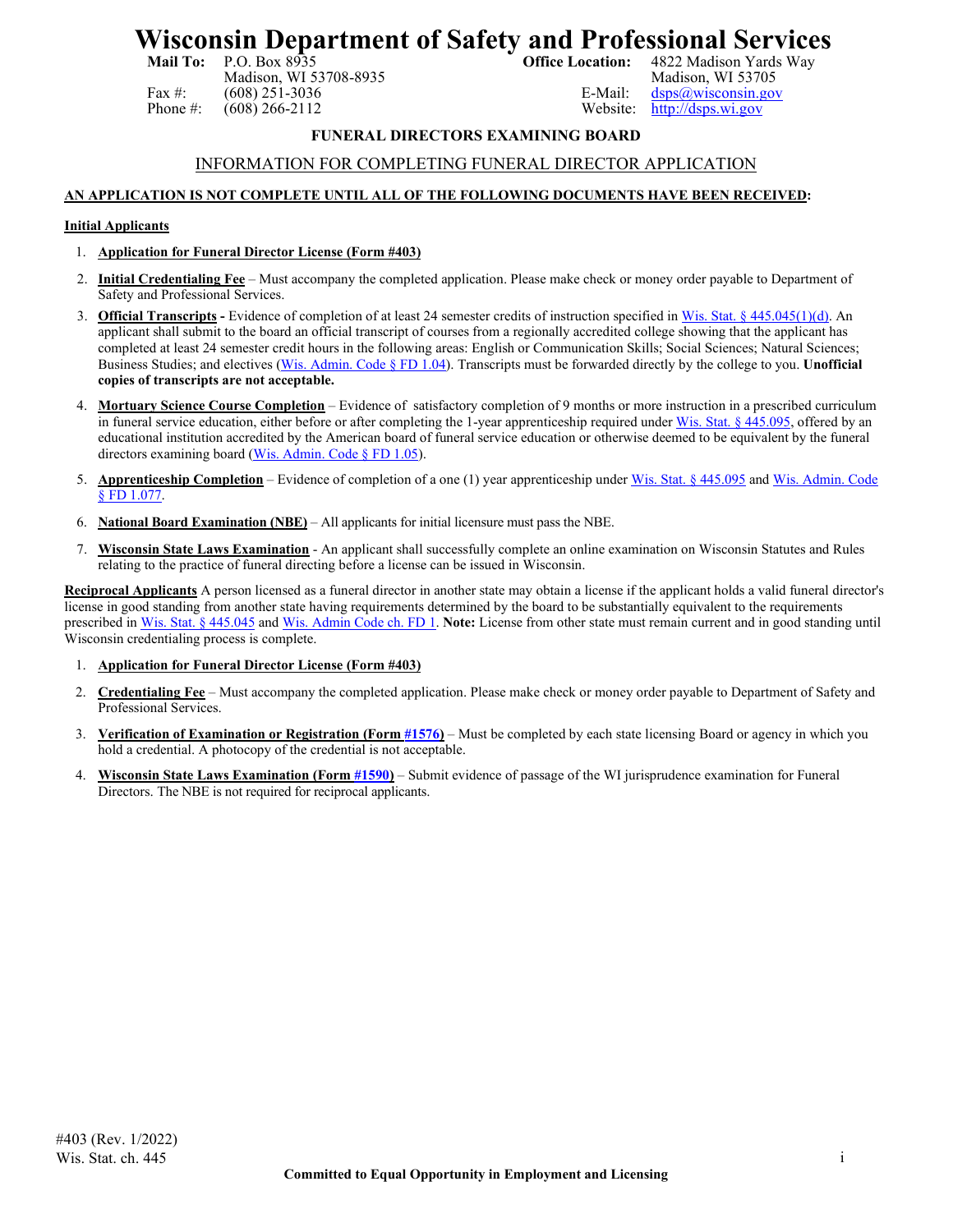# **Wisconsin Department of Safety and Professional Services**

| Mail To: |  |
|----------|--|
|          |  |
|          |  |

**Mail To:** P.O. Box 8935 **Office Location:** 4822 Madison Yards Way Madison, WI 53708-8935<br>
(608) 251-3036<br>
Madison, WI 53705<br>
E-Mail:  $\frac{d_{\text{SPS}}(a_{\text{w}})}{d_{\text{SPS}}(a_{\text{w}})}$ Fax #: (608) 251-3036<br>
Phone #: (608) 266-2112<br>
The Best external extension of the extension of the Hail: [dsps@wisconsin.gov](mailto:dsps@wisconsin.gov) [http://dsps.wi.gov](http://dsps.wi.gov/)

### **FUNERAL DIRECTORS EXAMINING BOARD**

#### APPLICATION FOR FUNERAL DIRECTOR LICENSE

| The Department must deny your application if you are liable for delinguent state taxes, UI contributions, or child support (Wis. Stat. §§ 440.12 and 440.13). |                                                                       |                         |                                                                                                                                                                                                                                       |
|---------------------------------------------------------------------------------------------------------------------------------------------------------------|-----------------------------------------------------------------------|-------------------------|---------------------------------------------------------------------------------------------------------------------------------------------------------------------------------------------------------------------------------------|
| <b>PLEASE TYPE OR PRINT</b><br>ப<br><b>IN INK</b>                                                                                                             |                                                                       |                         | Your name, address, phone number, and e-mail address are available to the public. Check box to withhold street address/PO<br>Box, phone number, and e-mail address from lists of 10 or more credential holders (Wis. Stat. § 440.14). |
| <b>Last Name</b>                                                                                                                                              | <b>First Name</b>                                                     | MI                      | <b>Former / Maiden Name(s)</b>                                                                                                                                                                                                        |
|                                                                                                                                                               |                                                                       |                         |                                                                                                                                                                                                                                       |
| <b>Address</b> (street)<br>(city)                                                                                                                             | (state)                                                               | (zip code)              | <b>Daytime Telephone Number</b>                                                                                                                                                                                                       |
|                                                                                                                                                               |                                                                       |                         |                                                                                                                                                                                                                                       |
| Mailing Address (if different) (street)<br>(city)                                                                                                             | (state)                                                               | (zip code)              | <b>Date of Birth</b>                                                                                                                                                                                                                  |
|                                                                                                                                                               |                                                                       |                         |                                                                                                                                                                                                                                       |
| <b>Social Security Number</b>                                                                                                                                 |                                                                       |                         | Your Social Security Number must be submitted with your application on this form. If you                                                                                                                                              |
|                                                                                                                                                               |                                                                       |                         | do not have a Social Security Number, you must complete Form #1051. The Department may<br>not disclose the Social Security Number collected except as authorized by law.                                                              |
| Ethnicity/gender status information is optional.                                                                                                              |                                                                       |                         |                                                                                                                                                                                                                                       |
| <b>GENDER</b><br><b>ETHNICITY</b><br>$\Box M \Box F$                                                                                                          | $\Box$ White, not of Hispanic origin<br>Black, not of Hispanic origin |                         | American Indian or Alaskan<br>Hispanic<br>$\Box$ Other<br>Asian or Pacific Islander                                                                                                                                                   |
| Have you ever been licensed in Wisconsin as a Funeral Director?                                                                                               |                                                                       | $\Box$ Yes<br>$\Box$ No | If yes, list your credential number:                                                                                                                                                                                                  |
|                                                                                                                                                               |                                                                       |                         |                                                                                                                                                                                                                                       |
| Have you ever been issued a WI Apprentice Permit?                                                                                                             |                                                                       | $\Box$ No<br>$\Box$ Yes | If yes, list the following:                                                                                                                                                                                                           |
| <b>Name of Funeral Establishment</b>                                                                                                                          |                                                                       |                         | Address of Funeral Establishment (street, city, state, zip code)                                                                                                                                                                      |
|                                                                                                                                                               |                                                                       |                         |                                                                                                                                                                                                                                       |
| <b>E-mail Address</b>                                                                                                                                         |                                                                       |                         |                                                                                                                                                                                                                                       |
|                                                                                                                                                               |                                                                       |                         |                                                                                                                                                                                                                                       |
| <b>Funeral Establishment Name</b>                                                                                                                             |                                                                       |                         | <b>Funeral Establishment Permit Number</b>                                                                                                                                                                                            |
|                                                                                                                                                               |                                                                       |                         |                                                                                                                                                                                                                                       |
| Funeral Establishment Address (street, city, state, zip code)                                                                                                 |                                                                       |                         |                                                                                                                                                                                                                                       |
|                                                                                                                                                               |                                                                       |                         |                                                                                                                                                                                                                                       |
| APPLICATION FEES: Please check applicable box. Make check payable to<br>DSPS and attach to this application. To pay by credit card see Form #3071.            |                                                                       |                         | For Receipting Use Only (77)                                                                                                                                                                                                          |
| $\perp$<br>I am seeking a Veteran Fee Waiver (for Initial Credential Fee only, see                                                                            |                                                                       |                         |                                                                                                                                                                                                                                       |
| Page 2 for further information)                                                                                                                               |                                                                       |                         |                                                                                                                                                                                                                                       |
| <b>Initial Credential Fee</b><br>$\perp$<br>\$60.00 Total Fee Attached                                                                                        |                                                                       |                         |                                                                                                                                                                                                                                       |
| <b>Reciprocal Credential Fee</b><br>$\Box$                                                                                                                    |                                                                       |                         |                                                                                                                                                                                                                                       |
| \$60.00 Total Fee Attached                                                                                                                                    |                                                                       |                         |                                                                                                                                                                                                                                       |
|                                                                                                                                                               |                                                                       |                         |                                                                                                                                                                                                                                       |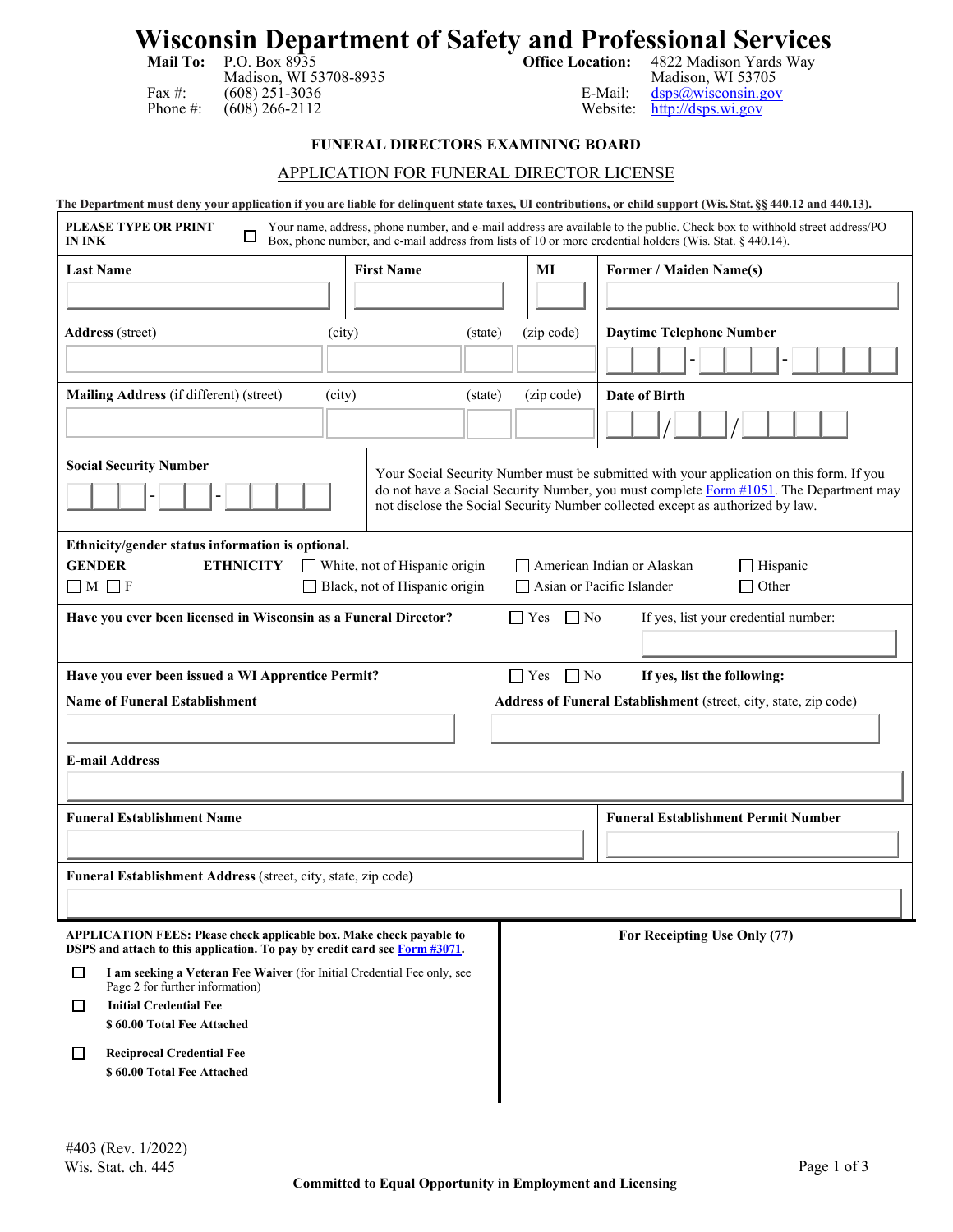### **Wisconsin Department of Safety and Professional Services**

**ARE YOU A VETERAN?** If yes, please view the Department website at<https://dsps.wi.gov/Pages/Professions/MilitaryLicensureBenefits.aspx> for information and eligibility requirements for veterans, service members, former service members, and their spouses.

**If you qualify, are you requesting a waiver of your initial credentialing fee?**  $\Box$  Yes  $\Box$  No

If Yes, provide copy of WI Dept of Veterans Affairs (WDVA) voucher code and list your WDVA Voucher Code #:

#### **If you qualify, are you requesting equivalency of your military training and experience?**  $\Box$  Yes  $\Box$  No

If Yes, complete and return the Veteran Request Application Addendum [\(Form #2996\)](https://dsps.wi.gov/Credentialing/General/Veteran/FM2996.pdf). This form must be included with this application. (You may contact the WDVA at 1-800-947-8387 o[r dva.wi.gov](https://dva.wi.gov/Pages/Home.aspx) for assistance in obtaining your WDVA Voucher Code and/or documents related to your training.)

#### **If you qualify, are you a service member, former service member, or spouse requesting a reciprocal credential?**  $\Box$  Yes  $\Box$  No

If Yes, do not complete this form. You must complete and return the Reciprocal Credential Application for Service Members, Former Service Members, and Their Spouses [\(Form #3982\)](https://dsps.wi.gov/Credentialing/General/Veteran/fm3982.pdf).

**CONTINUING EDUCATION AND RENEWAL REQUIREMENTS**: Please view the Department website a[t http://dsps.wi.gov](http://dsps.wi.gov/) and select "PROFESSIONS," then "Funeral Director."

**Name of School**

| <b>Date of Graduation</b> |  |  |  |  |  |  |  |  |  |  |
|---------------------------|--|--|--|--|--|--|--|--|--|--|
|                           |  |  |  |  |  |  |  |  |  |  |

#### **ANSWER THE FOLLOWING QUESTIONS.** (Attach additional sheets if necessary.)

| 1. | Have you ever surrendered, resigned, canceled, or been denied a professional license or other credential in Wisconsin, or<br>any other jurisdiction? If yes, give details on an attached sheet, including the name of the profession and the agency.                                                                                                                                                                                                | $Yes \Box No$        |
|----|-----------------------------------------------------------------------------------------------------------------------------------------------------------------------------------------------------------------------------------------------------------------------------------------------------------------------------------------------------------------------------------------------------------------------------------------------------|----------------------|
| 2. | Has any licensing or other credentialing agency ever taken any disciplinary action against you, including but not limited to<br>any warning, reprimand, suspension, probation, limitation, or revocation? If yes, attach a sheet providing details about<br>the action, including the name of the credentialing agency and date of action.                                                                                                          | Yes $\Box$ No        |
| 3. | Is disciplinary action pending against you in any jurisdiction? If yes, attach a sheet providing details about pending<br>action, including the name of the agency and status of action.                                                                                                                                                                                                                                                            | $Yes \Box No$        |
| 4. | Have you ever been convicted of a misdemeanor, felony, or other violation of federal or state law or do you have any<br>felony, misdemeanor, or other violation of federal or state law charges pending against you in this state or any other? This<br>includes convictions resulting from a plea of no contest, a guilty plea, or verdict. If yes, submit Convictions and Pending<br>Charges Form $(\frac{\#2252}{})$ and required documentation. | $\Box$ Yes $\Box$ No |
| 5. | Are you incarcerated, on probation, or on parole for any conviction? If applicable, attach a sheet providing details<br>including the terms of incarceration and a copy of a report from your probation or parole officer.                                                                                                                                                                                                                          | Yes     No           |
| 6. | Are you registered or licensed in any other profession(s)? If yes, state what profession(s) and in what state(s):                                                                                                                                                                                                                                                                                                                                   | Yes ∏ No             |
| 7. | Have you ever been credentialed under any other name(s)? If yes, state name(s) credentialed under:                                                                                                                                                                                                                                                                                                                                                  | Yes No               |

#### **I AM OR HAVE BEEN LICENSED IN THE FOLLOWING STATE(S).** (Include all active and inactive states.)

For each credential listed above, you are required to have each State Board or territory of the United States submit a letter of verification to the Wisconsin Department of Safety and Professional Services. The verification letter(s) must state your date of birth, credential number, date of issuance, and a statement regarding disciplinary actions.

#### **REGARDING THE STATES YOU LISTED ABOVE: Identify the states in which you were licensed by EXAM.**